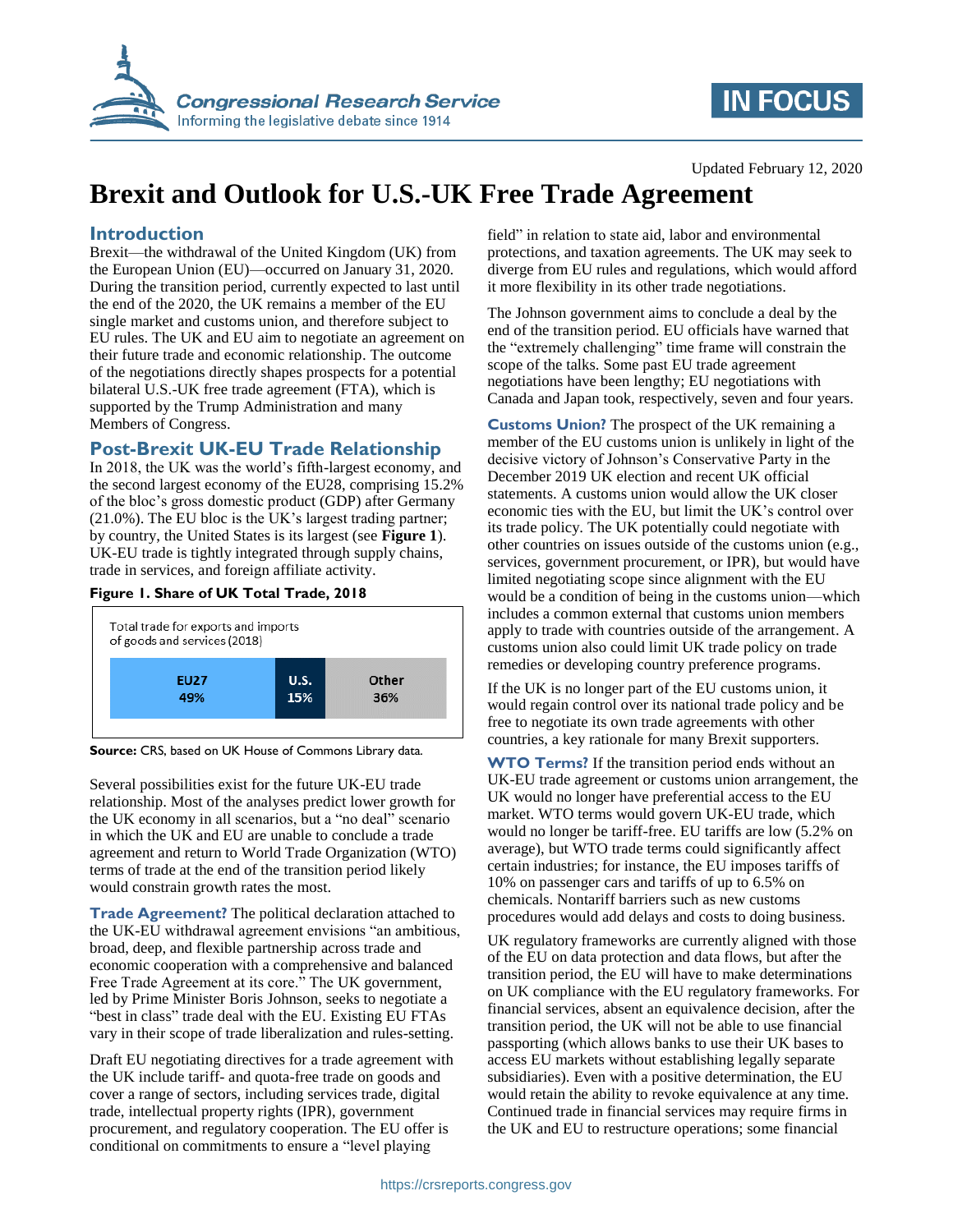institutions already have shifted or are planning to shift some jobs and assets from London to EU cities.

### **Global Britain**

The UK is acting on multiple fronts to retain and strengthen its trade linkages around the world after the transition period ends. It is negotiating its own WTO schedule of commitments on goods, services, and agriculture. Treatment of agricultural products is especially complex as it requires reallocation of EU and UK tariff-rate quotas. In the interim, the UK continues to apply the EU schedule. The UK's continued participation in the WTO Government Procurement Agreement (GPA) was approved in principle; the UK has not submitted its instrument of accession yet.

The UK also is working to replicate existing EU deals with non-EU countries. The EU has more than 40 trade agreements with around 70 countries. During the transition period, EU trade agreements continue to apply to the UK. As of December 4, 2019, the UK had signed continuity deals covering 8.3% of total UK trade with around 50 countries or territories, including Switzerland, Liechtenstein, Iceland, Norway, and South Korea.

In addition, the UK is negotiating mutual recognition agreements (MRAs) to assure continued acceptance by UK and partner country regulators of each other's product testing and inspections in specific sectors. The UK has signed MRAs with Australia, New Zealand, and the United States; MRA discussions with Japan are ongoing.

Finally, as part of the UK government's "Global Britain" strategy, the UK is taking steps to pursue new trade deals, such as with the United States, Australia, China, India, and New Zealand. During the transition period, the UK can negotiate, but not implement, trade agreements with other countries. Rather than rolling over the EU-Japan FTA, Japan seeks to negotiate new terms with the UK.

## **U.S.-UK Trade Agreement Outlook**

The UK is a major U.S. trade and economic partner, and foreign direct investment (FDI) and affiliate activity are key aspects of bilateral ties (see **Figure 2**). In January 2017, President Trump and then-Prime Minister Theresa May discussed the potential for a future U.S.-UK trade agreement, and a bilateral working group was subsequently formed to explore ways to strengthen trade and investment ties. On October 16, 2018, the Administration formally notified Congress, under Trade Promotion Authority (TPA), of its intent to enter into trade agreement negotiations with the UK to address tariff and nontariff barriers to trade in goods, services, and agriculture, investment, and government procurement, as well as trade-related rules.

U.S. Trade Representative Robert Lighthizer has said that trade negotiations with the UK are a "priority" and will start as soon as the UK is in a position to negotiate, but he cautioned that the negotiations may take time. Whether the Administration ultimately takes a comprehensive approach to the negotiations, as with the U.S.-Mexico-Canada Trade Agreement (USMCA), or a more limited approach, as with the U.S.-Japan trade deal, remains to be seen.

Some analysts question the priority that will be afforded to U.S.-UK trade agreement negotiations, in light of the UK-EU and U.S.-EU trade agreement negotiations. Some analysts also question the sequencing, to the extent that the

United States may face difficulty negotiating with the UK without knowing what the final UK-EU relationship looks like; others counter that the UK-EU trade and economic relationship is becoming clearer. Some experts are optimistic about a U.S.-UK FTA in light of the U.S.-UK "special relationship" and historical similarities in trade approaches. The UK has been a leading voice on trade liberalization in the EU. Others are skeptical about the likelihood of a "quick win," particularly for a comprehensive trade deal, as negotiations would need to overcome a number of obstacles and concerns.

#### **Figure 2. U.S.-UK Trade and Direct Investment**



**Source:** CRS, data from U.S. Bureau of Economic Analysis. **Notes:** Foreign direct investment (FDI) on stock basis.

Many U.S. and UK businesses and other groups see an FTA as an opportunity to enhance market access and align UK regulations more closely with those of the United States than of the EU. Other stakeholders oppose perceived efforts to weaken UK regulations. Some in UK civil society have voiced concerns about the implications of U.S. demands for greater access to the UK market, and potential changes to UK food safety regulations and prices for pharmaceutical drugs. Bilateral issues also could include financial services, investment, and e-commerce. To the extent that the UK remains aligned with the EU, difficulties in past U.S.-EU trade negotiations could resurface in the U.S.-UK context.

Other complexities for the U.S.-UK trade talks include frictions over tariffs and other policy issues. For instance, the Trump Administration has threatened the UK with tariffs over its plan to apply a new digital services taxes (DST), and strongly opposes the UK's recent decision to open its 5G network development to participation by Huawei, a Chinese telecommunications firm. Other issues, such as the U.S. Section 232 national security-based steel and aluminum tariffs, and potential auto tariffs, could see pushback from the UK side.

Many Members of Congress support a U.S.-UK FTA. However, some Members have cautioned that they would oppose a deal if Brexit undermines the Northern Ireland peace process, whereas others support a trade agreement without such conditions. Whether a potential final agreement would meet congressional expectations or TPA requirements, or be concluded as an executive agreement is unclear. Congress may continue to hold consultations with the Administration over the scope of the negotiations, and engage in oversight as the negotiations progress. For more information, see CRS Report R45944, *Brexit: Status and Outlook*, coordinated by Derek E. Mix.

**Shayerah Ilias Akhtar**, Specialist in International Trade and Finance